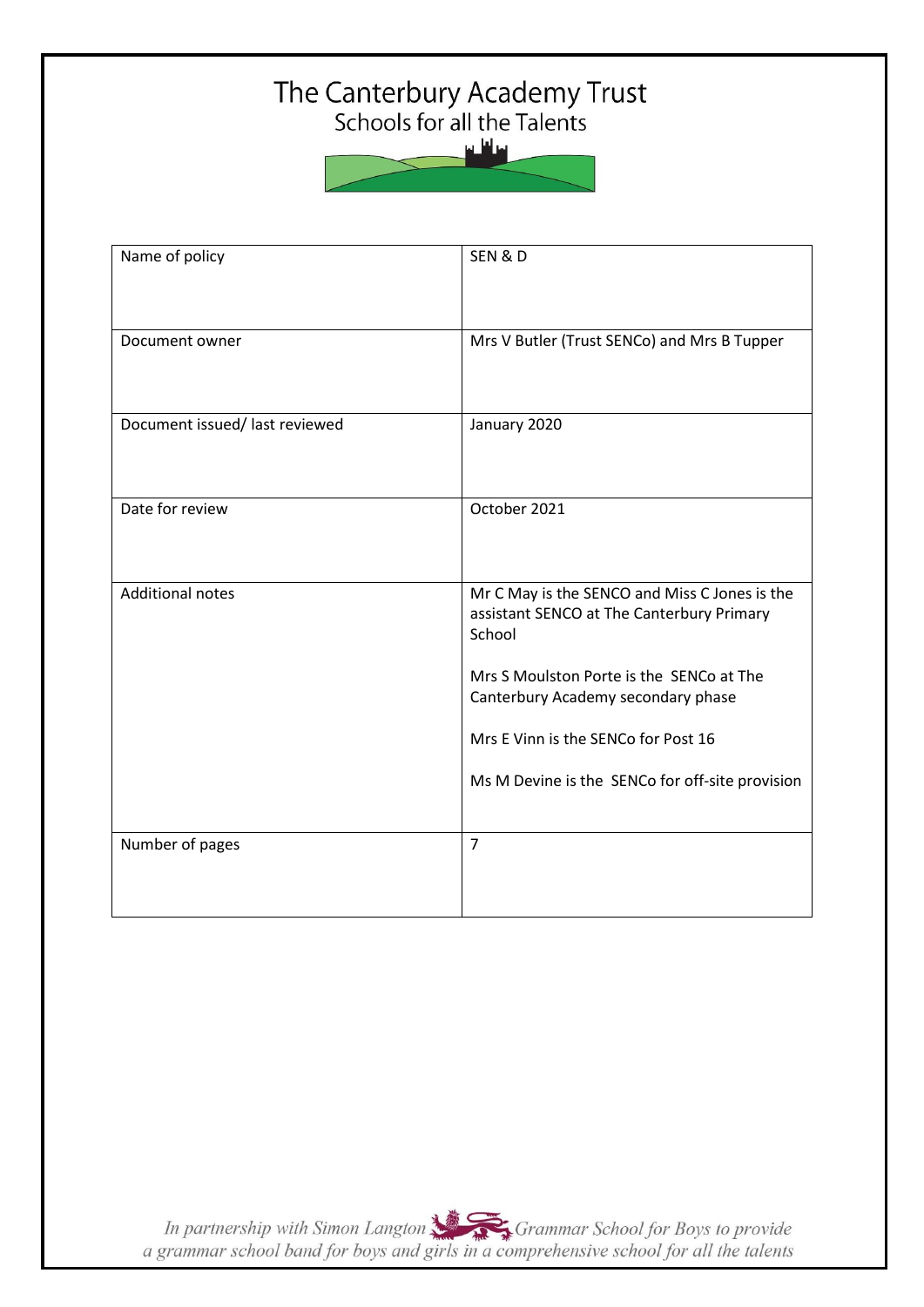# The Canterbury Academy Trust

#### SEN & D Policy

This policy is written in line with the requirements of: Children and Families Act 2014 SEN Code of Practice 2014 SI 2014 1530 Special Educational Needs and Disability Regulations 2014 Part 3 Duties on Schools – Special Educational Needs Co-ordinators Schedule 1 regulation 51– Information to be included in the SEN information report Schedule 2 regulation 53 – Information to be published by a local authority in its local offer Equality Act 2010 Schools Admissions Code, DfE 1 Feb 2012 SI 2012 1124 The School Information (England) (Amendment) Regulations 2012 SI 2013 758 The School Information (England) (Amendment) Regulations 2013

This policy should be read in conjunction with the following school policies: Behaviour/Discipline Policy, Equalities Policy, Safeguarding Policy, Homework Policy & Complaints Policy.

#### **Definition of SEN**

A child or young person has SEN if they have a learning difficulty or disability which calls for special educational provision to be made for him or her.

- A child of compulsory school age or a young person has a learning difficulty if he or she:
	- (a) Has a significantly greater difficulty in learning than the majority of others of the same age

or

*(b)* Has a disability which prevents or hinders him or her from making use of facilities of a kind generally provided for others of the same age in mainstream schools or mainstream post-16 institutions. *SEN Code of Practice (2014, p 4)*

# **Definition of disability**

Many children and young people who have SEN may also have a disability under the Equality Act 2010 – that is 'physical or mental impairment which has a long-term and substantial adverse effect on their ability to carry out normal day-to-day activities'. This definition provides a relatively low threshold and includes more children than many realise: 'longterm' is defined as 'a year or more' and 'substantial' is defined as 'more than minor or trivial' *SEN Code of Practice (2014, p5)*

# *1 The kinds of special educational need for which provision is made across the academy trust*

At The Canterbury Academy Trust we can make provision for every kind of frequently occurring special educational need without a statement of Education, Health and Care Plan, for instance dyslexia, dyspraxia, speech and language needs, autism, Asperger's syndrome, learning difficulties and behaviour difficulties. There are other kinds of special educational need which do not occur as

#### Page **1** of **7**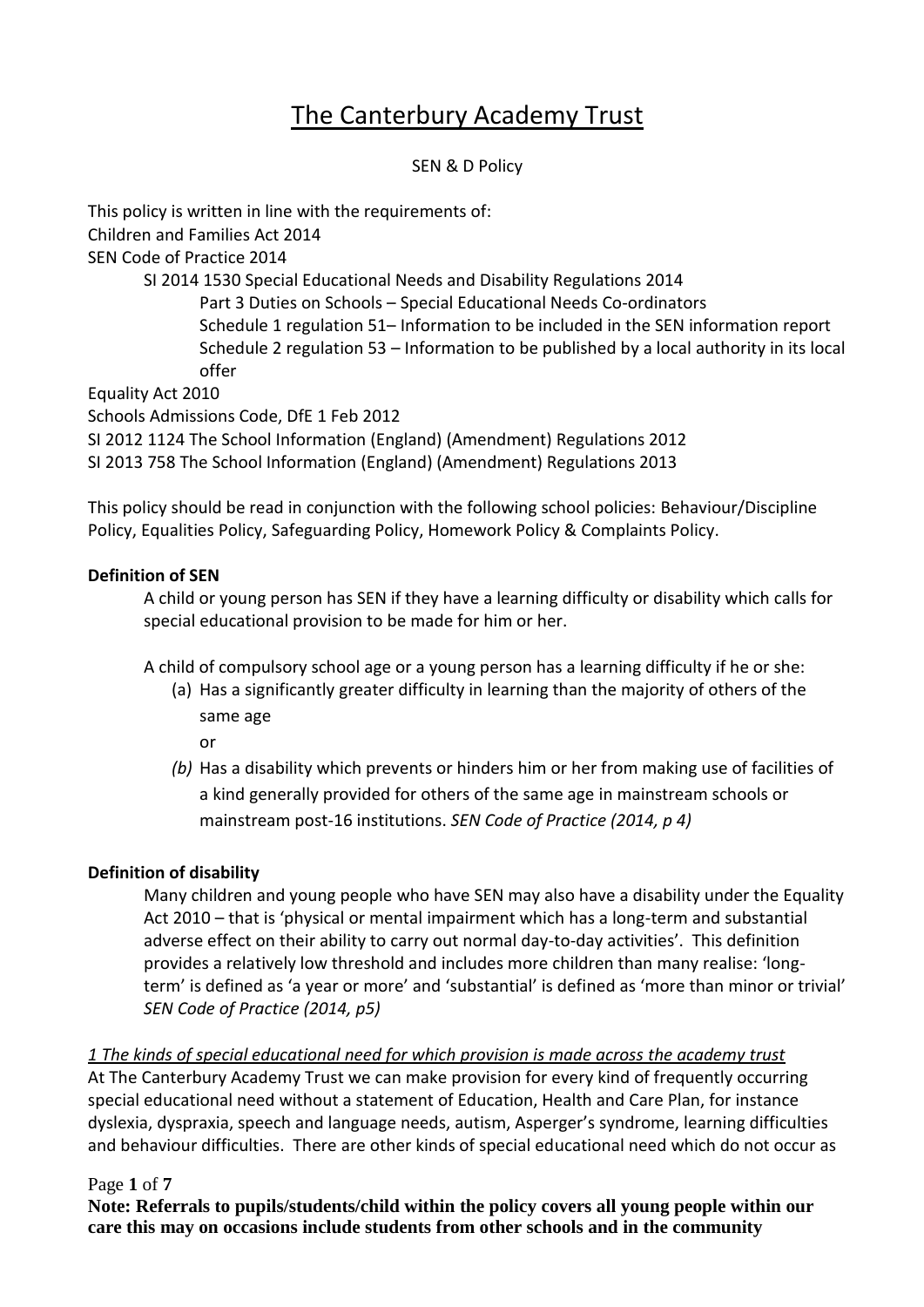frequently and with which the trust is less familiar, but we can access training and advice so that these kinds of needs can be met.

The Trust also currently meets the needs of students with an Education, Health and Care plan with the following kinds of special educational need: Speech and Language, ASD, Behaviour Emotional and Social difficulties. Decisions on the admission of students with a statement of Education, Health and Care plan are made by the Local Authority.

The admission arrangements for students without a statement of special educational needs / Education, Health and Care Plan do not discriminate against or disadvantage disabled children or those with special educational needs.

The academy trust has Specialist Resourced Provision in the Secondary school, for learners that have an Education Health and Care plan, with Speech Language and Communication as their primary need. In April 2016, the Primary school opened a Specialist Resourced Provision, for learners who have Autistic Spectrum Disorder identified as their primary need. The provision at the primary supports children in mainstream education that have a diagnosis of ASD. The provision at the secondary is to support children in mainstream education that have a diagnosis of SLCN. Admission for either Special Resources Provision will require an Education Health and Care Plan with the identified need as the first priority. This application is made via Kent County Council.

#### *2 Information about the policy for identification and assessment of students with SEN*

At the Canterbury Primary School Better Reading Partnership and a bespoke maths intervention programme are used to accelerate learning. At The Canterbury Academy secondary phase, we monitor the progress of all students three times a year to review their academic progress. Where progress is not sufficient, even if special educational need has not been identified, we put in place extra support to enable the student to catch up. For example, some of the programmes we use are: Sounds Write, Read-On, Lexia, Write-On, inference, numeracy support, dyslexia & precision teaching.

Some students may continue to make inadequate progress, despite high-quality teaching targeted at their areas of weakness. For these students, and in consultation with parents, we will use a range of assessment tools to determine the cause of the learning difficulty. At The Canterbury Academy we are experienced in using the following assessment tools Language for Learning, Secondary Language Link, Strengths and Difficulties Questionnaire, Belonging scale. We work alongside an educational psychologist who can assess & support learners with persistent difficulties.

The purpose of this more detailed assessment is to understand what additional resources and different approaches are required to enable the student to make better progress. These will be shared with parents, put into a SEN support plan and reviewed regularly, and refined / revised if necessary. At this point we will have identified that the student has a special educational need because the school is making special educational provision for the student which is additional and different to what is normally available.

If the student is able to make good progress using this additional and different resource (but would not be able to maintain this good progress without it) we will continue to identify the student as having a special educational need. If the student is able to maintain good progress without the

#### Page **2** of **7**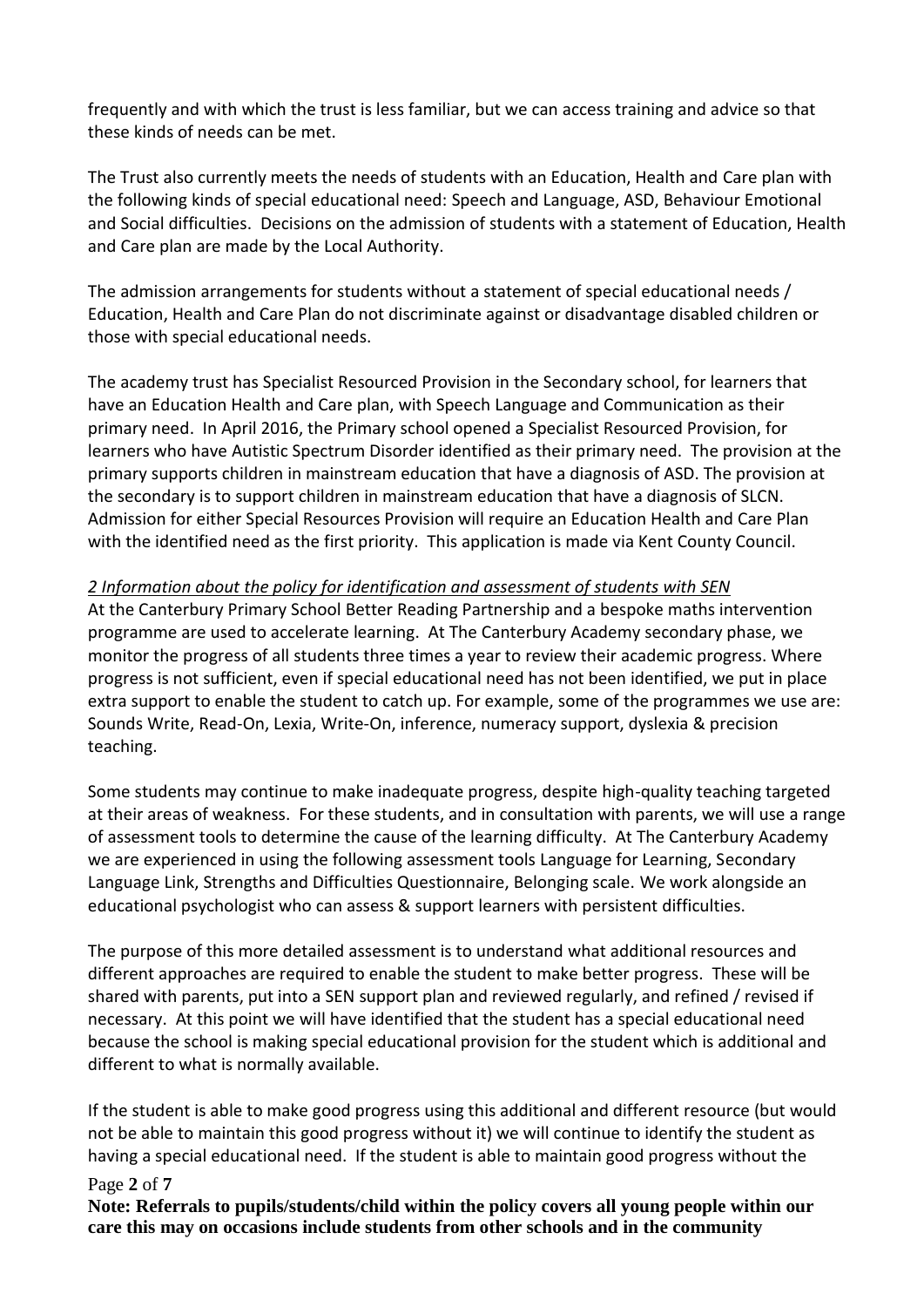additional and different resources he or she will not be identified with special educational needs. When any change in identification of SEN is changed, parents will be notified.

We will ensure that all teachers and support staff who work with the student are aware of the support to be provided and the teaching approaches to be used.

# *3 Information about the school's policies for making provision for students with special educational needs whether or not they have EHC Plans, including*

*3a How the trust evaluates the effectiveness of its provision for such students* Each review of the SEN support plan will be informed by the views of the student, parents and class/subject teachers and the assessment information from teachers which will show whether adequate progress is being made.

The *SEN Code of Practice (2014, 6.17)* describes inadequate progress thus:

- Is significantly slower than that of their peers starting from the same baseline
- Fails to match or better the child's previous rate of progress
- Fails to close the attainment gap between rate of progress
- Widens the attainment gap

For students with an Education, Health and Care Plan there will be an annual review of the provision made for the child, which will enable an evaluation of the effectiveness of the special provision. The collation of all annual review evaluations of effectiveness are reported through the SRBP steering group meetings

# *3b The Trust's arrangements for assessing and reviewing the progress of students with special educational needs*

Every student in the trust has their progress tracked three times per year. In addition to this, students with special educational needs may have more frequent assessments of reading age, spelling age etc.

If these assessments do not show adequate progress is being made the SEN support plan will be reviewed and adjusted.

# *3c The trust's approach to teaching students with special educational needs*

High quality teaching, and application of the mainstream core standards to support differentiation for individual students, is the first step in responding to students who have or may have SEN. Additional intervention and support cannot compensate for a lack of good quality teaching. Schools should regularly and carefully review the quality of teaching for all students, including those at risk of underachievement. This includes reviewing and, where necessary, improving, teachers' understanding of strategies to identify and support vulnerable students and their knowledge of the SEN most frequently encountered *SEN Code of Practice (2014, 6.37).*

We follow the Mainstream Core Standards<http://www.kelsi.org.uk/> advice developed by Kent County Council to ensure that our teaching conforms to best practice.

# Page **3** of **7**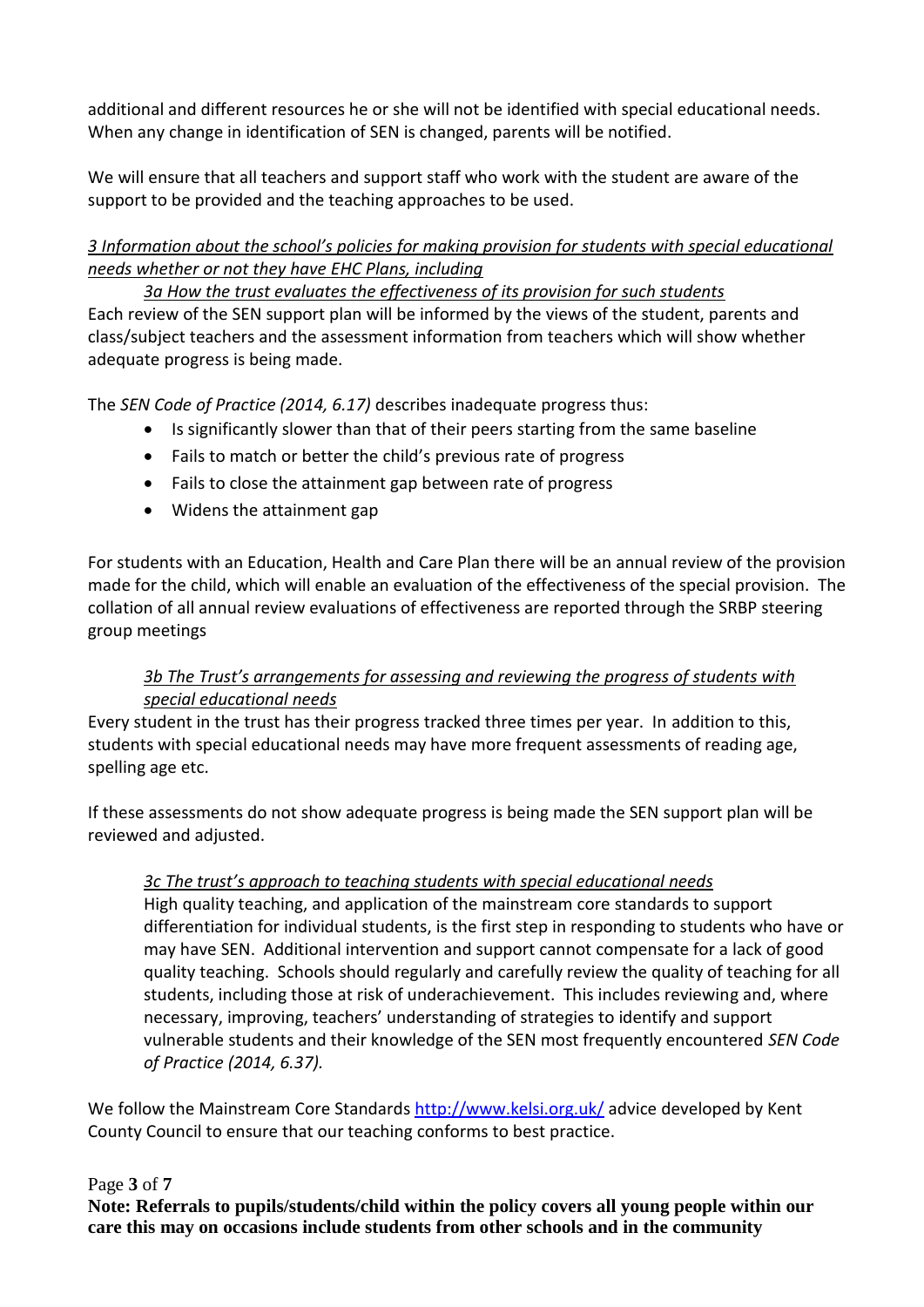In meeting the Mainstream Core Standards, the trust employs some additional teaching approaches, as advised by internal and external assessments e.g. one to one tutoring / precision teaching / mentoring, small group teaching, use of ICT software learning packages.

# *3d How the trust adapts the curriculum and learning environment for students with special educational needs*

At The Canterbury Academy Trust we follow the advice in the Mainstream Core Standards on how to adapt the curriculum and the learning environment for students with special educational needs. We also incorporate the advice provided as a result of assessments, both internal and external, and the strategies described in Education, Health and Care Plans.

*3e Additional support for learning that is available to students with special educational needs* As part of our budget we receive 'notional SEN funding'. This funding is used to ensure that the quality of teaching is good in the school and that there are sufficient resources to deploy additional and different teaching for students requiring SEN support. The amount of support required for each student to make good progress will be different in each case. In very few cases a very high level of resource is required. The funding arrangements require schools to provide up to £6000 per year of resource for students with high needs, and above that amount the Local Authority should provide top up to the school.

# *3f How the trust enables students with special educational needs to engage in activities of the trust (including physical activities) together with children who do not have special educational needs*

All clubs, trips and activities offered to students at The Canterbury Academy Trust are available to students with special educational needs either with or without an Education, Health and Care Plan. Where it is necessary, the trust will use the resources available to it to provide additional adult support to enable the safe participation of the student in the activity.

# *3g Support that is available for improving the emotional and social development of students with special educational needs*

At The Canterbury Academy Trust we understand that an important feature of the trust is to enable all students to develop emotional resilience and social skills, both through direct teaching for instance in mentor time and indirectly with every conversation adults have with students throughout the day.

For some students with the most need for help in this area we also can provide the following e.g. emotional literacy programmes, access to counsellor, access to the ethos and engagement team, external referral to CAMHs, time-out space for student to use when upset or agitated etc.

Students in the early stages of emotional and social development because of their special educational needs will be supported to enable them to develop and mature appropriately. This will usually require additional and different resources, beyond that required by students who do not need this support.

# *4 The name and contact details of the SEN Co-ordinator*

# Page **4** of **7**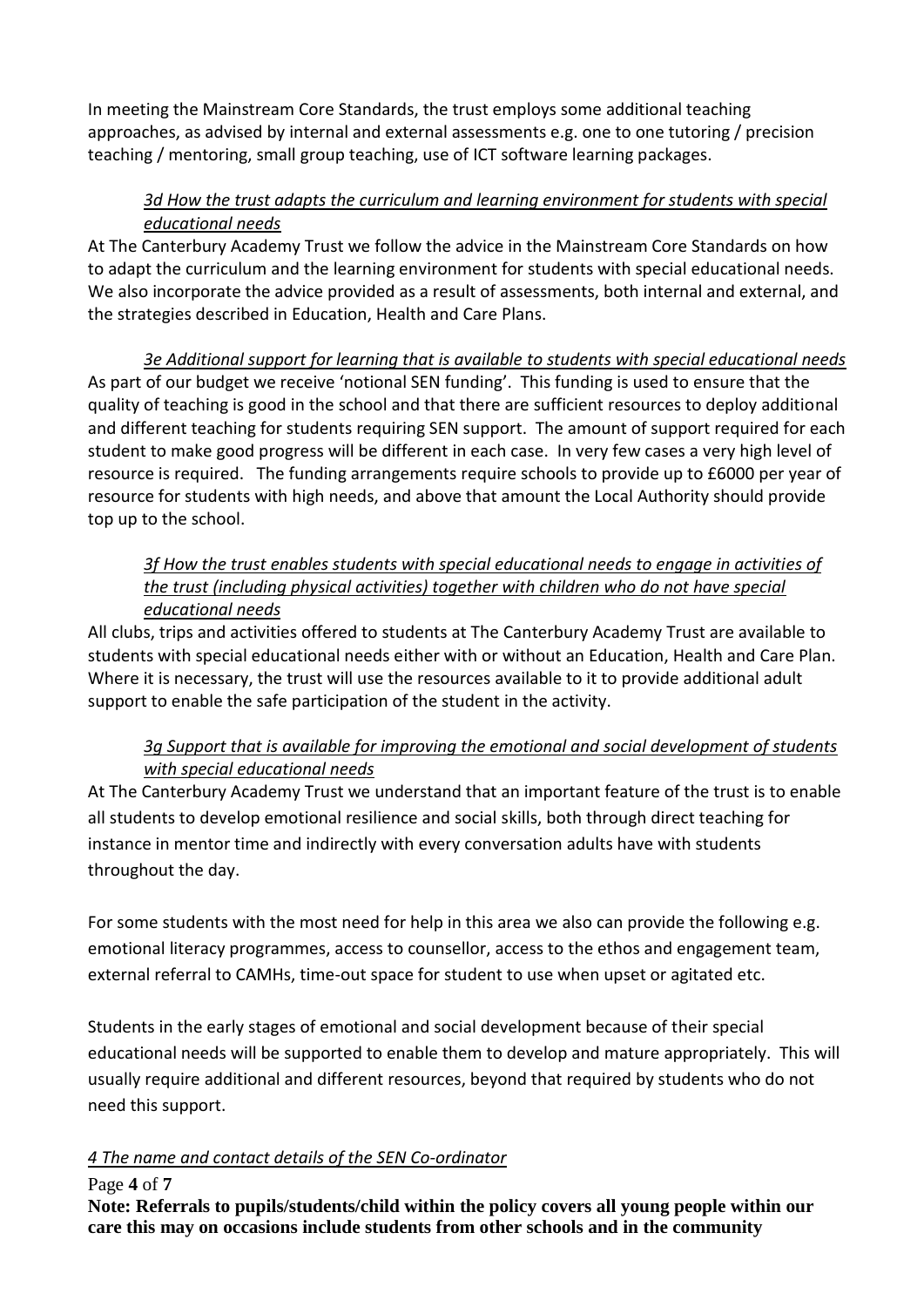The Trust SENCo of The Canterbury Academy is Mrs Victoria Butler, who is a qualified teacher and has been accredited by the National Award for SEN Co-ordination. Mrs Victoria Butler is available on 01227 463971 or [vbutler@canterbury.kent.sch.uk](mailto:vbutler@canterbury.kent.sch.uk)

The SENCo at The Canterbury Academy for post 16 is Mrs E Vinn who can be contacted on 01227 463971 or [evinn@canterbury.kent.sch.uk](mailto:evinn@canterbury.kent.sch.uk)

The SENCo at The Canterbury Academy secondary phase is Mrs Samantha Moulson-Porte who can be contacted on 01227 463971 or [smoulson-porte@canterbury.kent.sch.uk](mailto:smoulson-porte@canterbury.kent.sch.uk)

The SENCo for off-site provision is Ms Melissa Devine who can be contacted on 01227 463971 and [mdevine@canterbury.kent.sch.uk](mailto:mdevine@canterbury.kent.sch.uk)

The SENCo at The Canterbury Primary School is Mr Craig May who can be contacted on 01227 462883 or [cmay@canterbury.kent.sch.uk](mailto:cmay@canterbury.kent.sch.uk)

The Assistant SENCo at The Canterbury Primary School is Miss Catherine Jones who can be contacted on 01227 462883 or cjones@canterbury.kent.sch.uk

Where a training need is identified beyond this we will find a provider who is able to deliver it. Training providers we can approach are St. Nicholas Special School, educational psychologist, speech and language therapist, occupational therapists, & dyslexic specialist.

# *5 Information about how equipment and facilities to support children and young people with special educational needs will be secured*

Where external advisors recommend the use of equipment or facilities which the trust does not have, we will purchase it using the notional SEN funding, or seek it by loan. For highly specialist communication equipment the trust will seek the advice of the KCC Communication and Assistive Technology team.

# *7 The arrangements for consulting parents of children with special educational needs about, and involving them in, their education*

All parents of primary students receive a written report in June. Members of staff are available to discuss concerns and progress of their child on a daily basis. All parents of secondary students are invited to discuss the progress of their children on two occasions a year and receive a written report three times per year. In addition, we are happy to arrange meetings outside these times. As part of our normal teaching arrangements, all students will access some additional teaching to help them catch-up if the progress monitoring indicates that this is necessary; this will not imply that the student has a special educational need. All such provision will be recorded, tracked and evaluated on a Provision Map which will be shared with parents three times per year.

If following this normal provision improvements in progress are not seen, we will contact parents to discuss the use of internal or external assessments which will help us to address these needs better. From this point onwards the student will be identified as having special educational needs because

#### Page **5** of **7**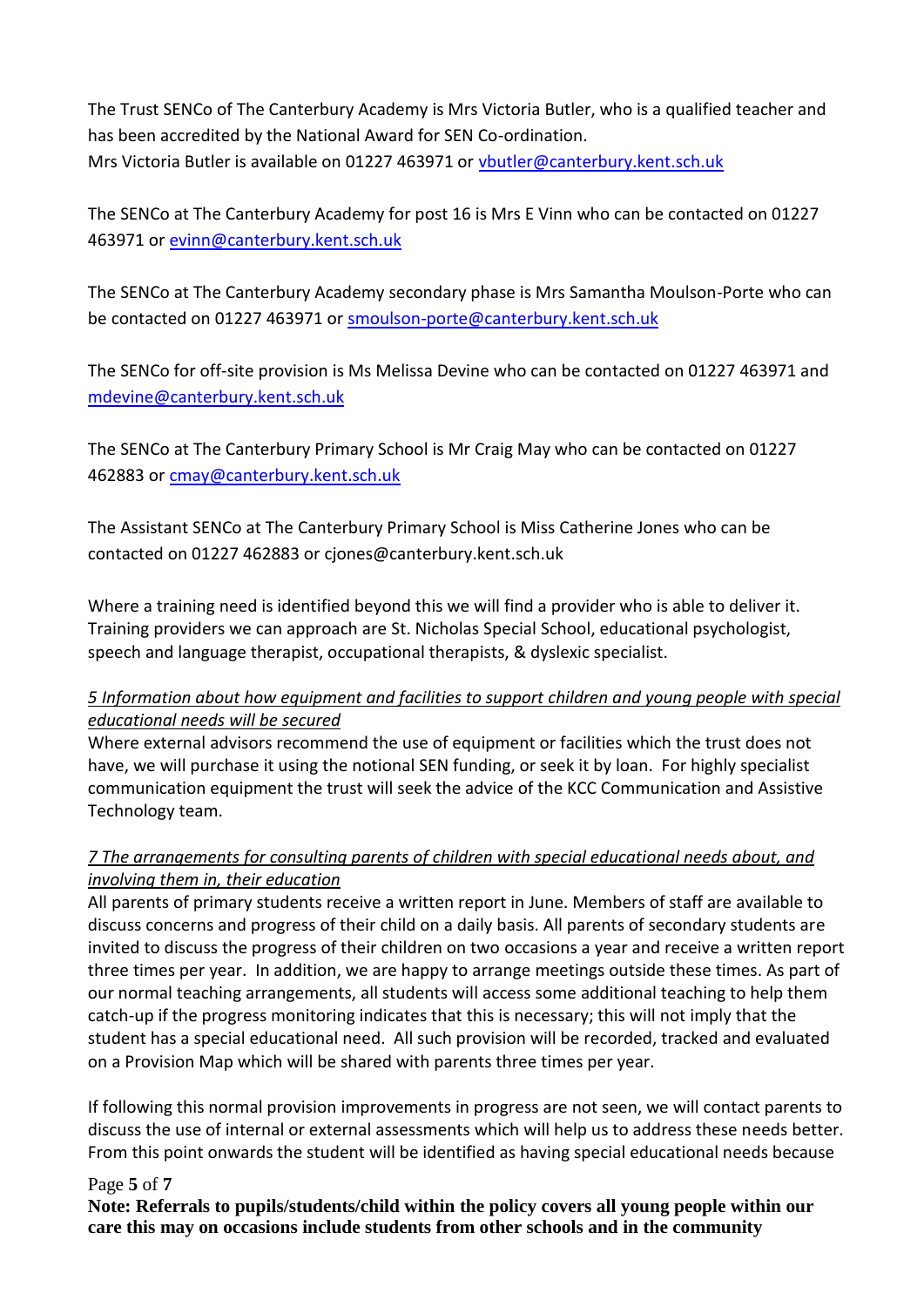special educational provision is being made and the parent will be invited to all planning and reviews of this provision. Parents will be actively supported to contribute to assessment, planning and review.

In addition to this, parents of students with a statement of SEN / Education, Health and Care Plan will be invited to contribute to and attend an annual review, which, wherever possible will also include other agencies involved with the student. Information will be made accessible for parents.

#### *8 The arrangements for consulting young people with special educational needs about, and involving them in, their education*

When a student has been identified to have special educational needs because special educational provision is being made for him or her, the student will be consulted about and involved in the arrangements made for them as part of person-centred planning. Parents are likely to play a more significant role in the childhood years with the young person taking more responsibility and acting with greater independence in later years.

*9 The arrangements made by the Board of Directors relating to the treatment of complaints from parents of students with special educational needs concerning the provision made at the school* The normal arrangements for the treatment of complaints at The Canterbury Academy are used for complaints about provision made for special educational needs. We encourage parents to discuss their concerns with subject teacher, SENCO or Head of School, or the Trust Executive Principal to resolve the issue before making the complaint formal to the Chair of the Board of Directors.

If the complaint is not resolved after it has been considered by the governing body, then a disagreement resolution service or mediation service can be contracted. If it remains unresolved after this, the complainant can appeal to the First–tier Tribunal (Special Educational Needs and Disability), if the case refers to disability discrimination, or to the Secretary of State for all other cases.

There are some circumstances, usually for children who have a Statement of SEN where there is a statutory right for parents to appeal against a decision of the Local Authority. Complaints which fall within this category cannot be investigated by the school.

# *10 How the governing body involves other bodies, including health and social services bodies, local authority support services and voluntary organisations, in meeting the needs of students with special educational needs and in supporting the families of such students*

The governing body have engaged with the following bodies:

- Free membership of LIFT for access to specialist teaching and learning service
- Access to local authority's service level agreement with Speech and Language Therapy Services / Occupational Therapy Services / Physiotherapy Services for student with requirement for direct therapy or advice
- Ability to make ad hoc requests for advice from Communication and Assistive Technology Team, etc.
- Membership of professional networks for SENCO e.g., NASEN

#### Page **6** of **7**